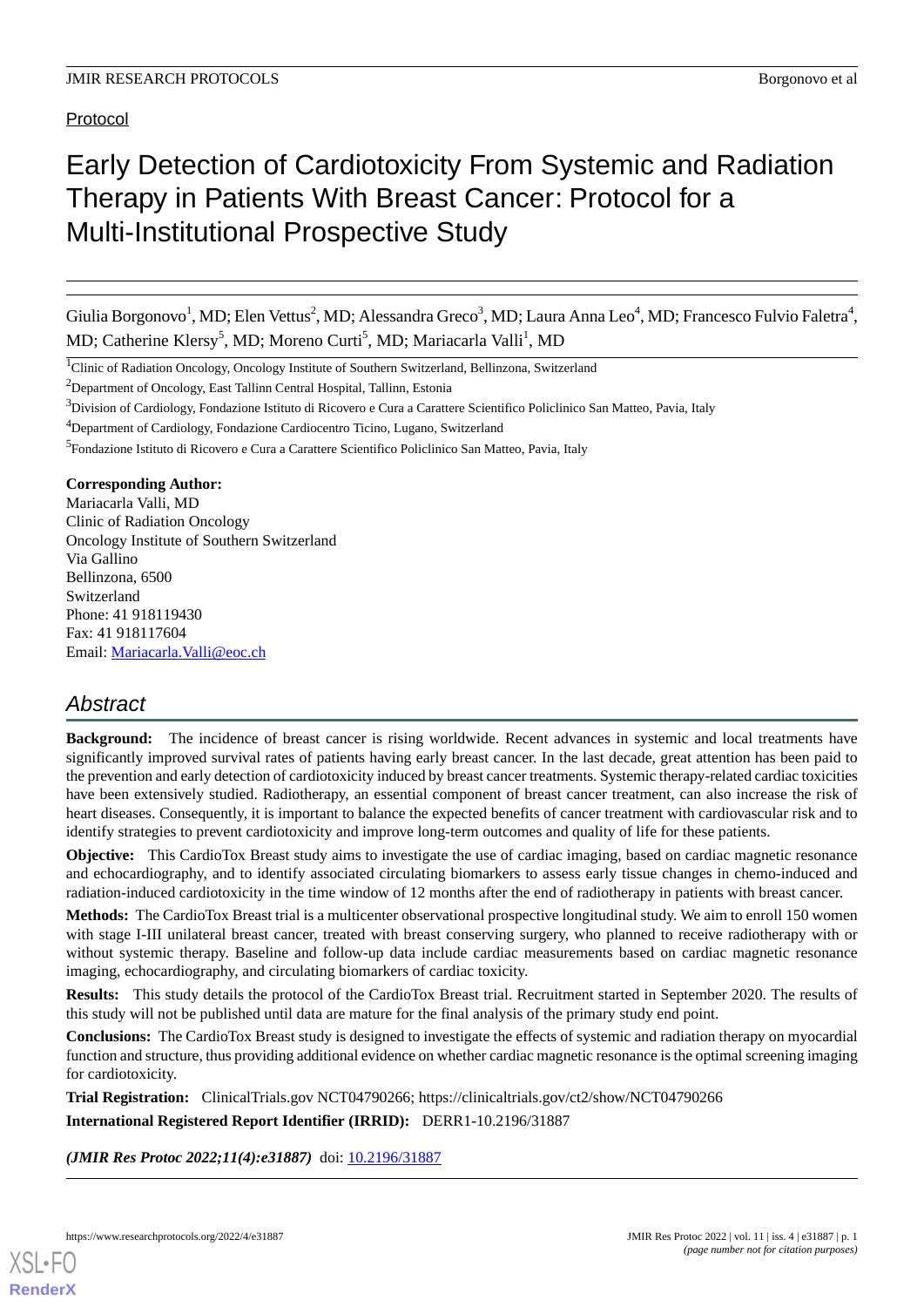#### **KEYWORDS**

breast cancer; cardiotoxicity; cardiac diagnostic imaging; radiotherapy; chemotherapy

# *Introduction*

Incidence of breast cancer is rising worldwide. Due to developments in systemic and local therapies, median survival of early breast cancer patients has increased [[1\]](#page-6-0), resulting in decreased risk of local recurrence and breast cancer death, as well as longer life expectancy [\[2](#page-6-1)[-4](#page-6-2)]. Consequently, the reduction in treatments' side effects and the improvement of patients' quality of life are becoming increasingly important in treatment prescription and planning. The most frequent toxicities described in literature are neurological, hematological, gastrointestinal, cutaneous, and cardiological ones. In the last decade, great attention has been paid to prevention and early detection of cardiotoxicity because heart diseases are the main nononcological cause of death in these patients [[5\]](#page-6-3).

Our understanding of the pathophysiology and natural history of iatrogenic cardiotoxicity remains limited, and the diagnosis is carried out frequently only when cardiovascular disease presents clinically [\[6\]](#page-6-4). Cardiovascular complications from cancer therapies are widely heterogeneous (eg, myocardial dysfunction, heart failure [HF], coronary artery disease, valvular disease, arrhythmias, and arterial hypertension). Myocardial dysfunction and HF are the most frequent complications after breast cancer treatments. It is believed that cardiotoxicity is a continuous phenomenon beginning with myocardial injury and changes in myocardial strain; subsequently, a progressive left ventricular ejection fraction (LVEF) decline may gradually lead to symptomatic HF [[7\]](#page-6-5). If HF treatment is delayed, it is possible that the cardiac function may never restore to what it was at baseline [[8\]](#page-6-6). It is therefore fundamental to distinguish asymptomatic patients who are at risk for cardiotoxicity and, if possible, give them protective treatment for avoiding side effects.

Therefore, cardio-oncology is a rapidly developing subspecialty within cardiology, which aims to optimize the diagnosis and management of cancer treatment cardiac complications [\[9](#page-6-7)].

The American Society of Echocardiography and the European Association of Cardiovascular Imaging define cardiotoxicity as a decline of LVEF  $\geq$ 10% with a final LVEF <53%.

Anthracyclines-based systemic therapy is considered as the prototype of type I cardiotoxic agents [\[10](#page-6-8)]. It is believed that agents belonging to this group cause irreversible continuous progressive decline in LVEF, which is dose dependent and can lead to dilated cardiomyopathy [[11\]](#page-6-9). Anthracycline-induced cardiotoxicity may present during or immediately after the infusion (acute), within the first year of treatment (early) and years after treatment (late) [\[12](#page-6-10),[13\]](#page-6-11).

Trastuzumab, an anti-human epidermal growth factor receptor 2 (HER2) agent is considered a standard treatment in breast cancer overexpressing HER2. As a type II cardiotoxic agent, it induces cardiotoxicity that is usually reversible with its interruption or with HF treatment. Toxicity from type II agents

is not related to cumulative dose and usually develops during treatment [\[11](#page-6-9)].

The incidence of anthracycline-related cardiotoxicity is 3%-48% while it varies from 1.7% to 20.1% with trastuzumab.

Due to their potential cardiotoxicity, anthracycline and trastuzumab are usually not administered concurrently [[11\]](#page-6-9).

Radiotherapy (RT) can also increase the risk of several heart diseases [[14\]](#page-6-12). The relative risk varies from 3.5 (for left-sided) to 1.2 (for right-sided) breast cancer [[15\]](#page-6-13). Radiation-induced cardiotoxicity usually develops even more than 10 years after RT with an interstitial myocardial fibrosis [\[8](#page-6-6),[15](#page-6-13)]. RT may induce ischemic heart disease through the development of severe atherosclerotic and nonatherosclerotic disease, complicated by plaque rupture and thrombosis, and potentially with coronary spasm [\[11](#page-6-9),[16\]](#page-6-14). Cardiac damage has a strict correlation with the mean heart dose, with a 7.4% increase in relative risk of major cardiac event for each additional 1 Gy of mean heart dose [[15\]](#page-6-13). The mean heart dose has to be as low as possible, almost 0 Gy, albeit at the critical portions of the heart, as left ventricle or left anterior descending artery can receive more than 40 Gy in a very limited volume [\[17](#page-6-15)]. Technological developments in RT techniques such as intensity-modulated RT or volumetric modulated arc therapy and deep inspiration breath hold have allowed a reduction in cardiac doses, particularly for patients with left-sided breast cancer, lowering the risk of cardiotoxicity.

A synergistic effect on cardiac risk between left breast RT and cardiotoxic chemotherapy has been described even if its actual incidence is difficult to quantify and evaluate.

Cardiotoxicity can be detected by different diagnostic methods. Circulating biomarkers could detect and predict cardiotoxicity. The 2014 American Society of Echocardiography guidelines the recommend measurement of troponin at baseline, before systemic therapy and 24 hours after, to aid in the detection of subclinical cardiotoxicity.

Troponin and brain natriuretic peptide (BNP) have been investigated in many trials, but unfortunately with different results. Several studies have shown that the elevation of Troponin I may predict the development of future LVEF depression, and N-terminal pro b-type natriuretic peptide can predict the risk for radiation-induced cardiotoxicity [\[7](#page-6-5),[8\]](#page-6-6). Of note, 1 study has showed that a reduction in longitudinal strain and an increase in high-sensitivity troponin, after the end of anthracycline therapy, predicted future left ventricular dysfunction [[7\]](#page-6-5).

Several epidemiologic studies have shown a significant association between elevated plasma concentrations of high-sensitivity C-reactive protein (hs-CRP) and the prevalence of underlying atherosclerotic vascular disease, as well as the risk of recurrent cardiovascular events among patients with established disease and apparently healthy individuals [[18-](#page-6-16)[20\]](#page-7-0).

In 2012, Onitilo and his colleagues [\[21](#page-7-1)] published a pilot study about hs-CRP as a biomarker for trastuzumab-induced

 $X$ SL•F $O$ **[RenderX](http://www.renderx.com/)**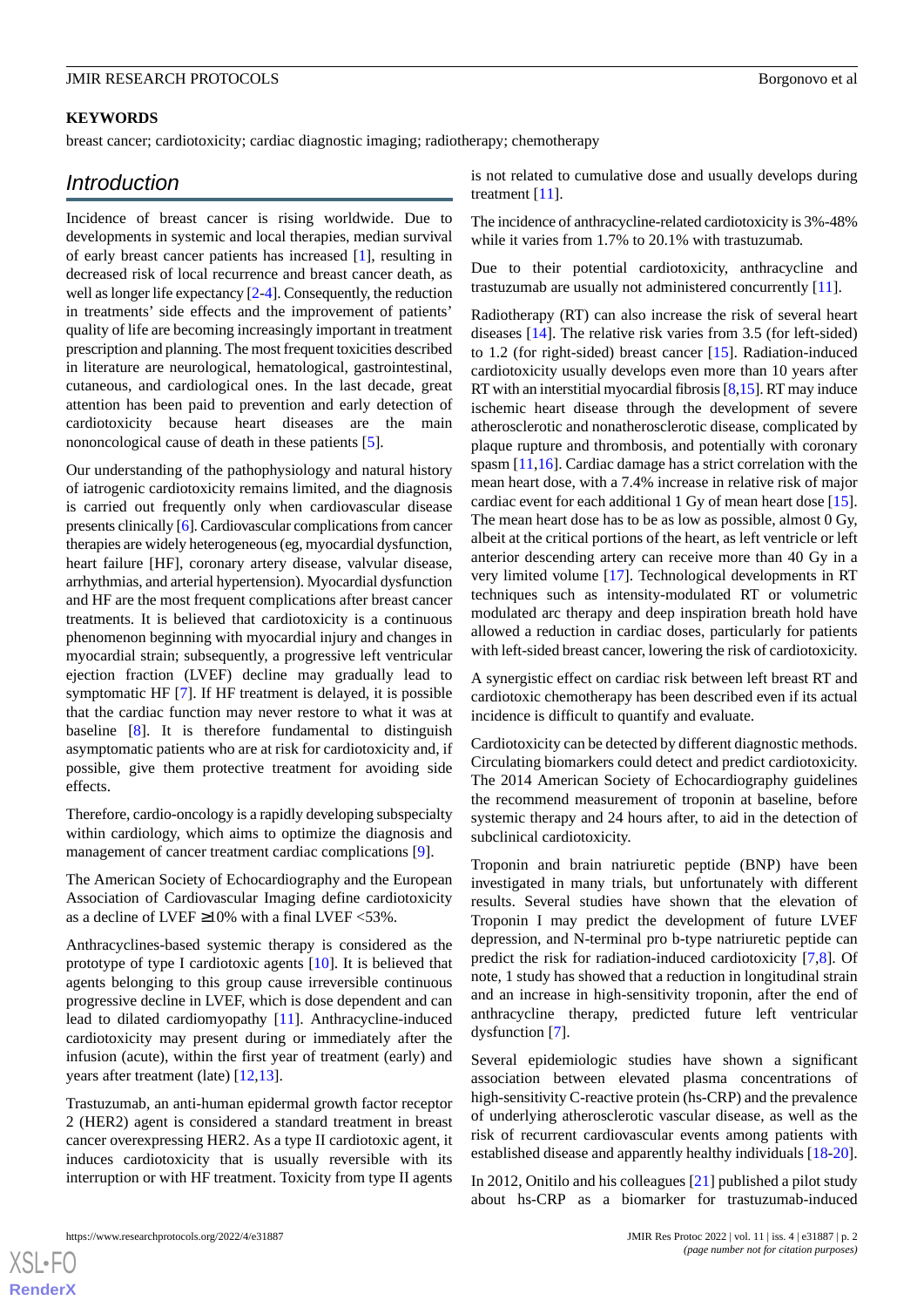cardiotoxicity. They showed that abnormal hs-CRP ( $\geq$ 3 mg/L) predicted decreased LVEF with a sensitivity of 92.9%.

Cardiac biomarkers could also be potential candidates to monitor cardiac damage after RT. Echocardiography (ECHO) is currently the standard method for detecting cardiotoxicity, usually by monitoring serial LVEF. A 3-dimensional modality is preferred to a 2-dimensional one because of better reproducibility [[22\]](#page-7-2). LVEF is not directly correlated to early toxicity and usually decreases months after myocardial cell injury has happened. A recent advanced echocardiographic technique, automated 2-dimensional speckle tracking echocardiography (cardiac strain), has been used for detecting and quantifying subclinical changes in left ventricular strain and function. The use of global longitudinal strain (GLS) by speckle tracking echocardiography is strongly recommended because of its feasibility and biological reproducibility [[22\]](#page-7-2). GLS is changing earlier than LVEF, corresponding to myocardial deformation; consequently, this technique could diagnose cardiotoxicity more quickly [[8,](#page-6-6)[23](#page-7-3)].

Current guidelines suggest ECHO at baseline, after the end of anthracycline therapy, before the start of trastuzumab treatment, and every 3 months during trastuzumab treatment.

Cardiac magnetic resonance (CMR) is the most accurate methodology for the evaluation of volumes and function of heart chambers. Additionally, it is exceptionally capable of providing myocardial tissue characterization, including the presence and extension of myocardial oedema (reflected in increased T2-weighted magnetic resonance imaging), hyperemia (assessed by an increment in early enhancement), and fibrosis (visualized with late enhancement techniques) [\[24](#page-7-4)].

Serial CMR imaging showed reduction in LVEF, 12 to 24 months after therapy, in women treated for breast cancer with anthracycline-based chemotherapy. Few recent studies have suggested that LVEF could start to decline earlier; however, the prognostic implications of these changes are not yet known. Recent preliminary experimental data suggest that the decline in contractile function is preceded by CMR evidence of myocardial oedema with T2 (transverse relaxation time) sequences and T2 mapping [[25-](#page-7-5)[27\]](#page-7-6). Furthermore, T1 (longitudinal relaxation time) mapping is a promising technique to quantify morphologic tissue injuries, such as interstitial or diffuse myocardial fibrosis. If treated with radiation therapy, patients diagnosed with breast cancer have an increased risk of acute asymptomatic pericardial effusion, which can also be detected by CMR. CMR is the most sensitive and reproducible measure of LVEF.

When biomarkers and cardiac imaging methods (eg, GLS on ECHO and oedema on CMR) are integrated, we could detect preclinical cardiotoxicity and prevent left ventricular dysfunction.

Unfortunately, thus far, these studies have had a small sample size, and therefore we cannot draw any practice changing conclusion.

In our opinion, it is important to better define high-risk patients who need intensive cardiovascular screening during and after cardiotoxic treatment. Our purpose is to detect toxicity when it is still subclinical and reversible and to prevent its deterioration

[XSL](http://www.w3.org/Style/XSL)•FO **[RenderX](http://www.renderx.com/)** with protective drugs administered to "the right patient at the right time."

# *Methods*

# **Study Design**

This CardioTox Breast study (registered with ClinicalTrials; registration number NCT04790266) is a multicenter, observational, prospective, longitudinal study that includes female patients with left-breast and right-breast cancer treated with postoperative RT, with or without chemotherapy or hormonal therapy after primary breast conservative surgery. The patients will be followed for at least 1 year after RT, with cardiac imaging and circulating biomarkers (further detailed below). Three investigating centers are involved in the study: the Oncology Institute of Southern Switzerland (Bellinzona, Switzeralnd), the North Estonia Medical Center (Tallinn, Estonia), and Fondazione IRCCS Policlinico San Matteo (Pavia, Italy). Furthermore, Cardiocentro Ticino is involved in the study as the center of analysis of CMR and echocardiography in Switzerland.

# **Study Population**

We aim to enroll 150 female patients aged ≥18 years with stage I-III unilateral breast cancer treated with breast conserving surgery and planned to receive radiation therapy with or without systemic therapy.

# **Eligibility Criteria**

Inclusion criteria are as follows: (1) written informed consent must be obtained before any assessment is performed; (2) female, aged ≥18 years at visit 1; (3) performance status Eastern Cooperative Oncology Group (ECOG) 0-1; (4) stage I-III histology proven breast cancer (Swiss center allows inclusion of ductal carcinoma in situ); (5) adjuvant RT and neoadjuvant anthracycline and/or trastuzumab-based therapy with or without hormonal therapy; and (6) negative pregnancy test (plasma human chorionic gonadotropin [hCG]) for all female participants of childbearing potential (ie, not permanently sterilized—posthysterectomy or tubal ligation status).

Exclusion criteria are as follows: (1) known metastatic spread of any cancer; (2) known active or recurrent hepatic disorder (cirrhosis, hepatitis), aspartate aminotransferase to alanine aminotransferase ratio of 2 x upper limits of normal; (3) renal function decrease (estimated glomerular filtration rate <30 ml/min); (4) known coronary artery disease; (5) angina pectoris; (6) positive or missing pregnancy test (pre- and perimenopausal women) at enrollment visit; (7) patients with baseline LVEF  $\langle$  53% and GLS  $\langle$ 15%; and (8) patients with pacemaker.

#### **Pretreatment Evaluation**

The patients will be recruited in participating centers. The investigators ensure that women will meet the inclusion criteria in the study and sign the written informed consent. On inclusion, patient demographics and proper medical history, including current medications and family history of cardiovascular disease will be recorded. A physical examination will be performed, including the measurement of blood pressure and pulse rate.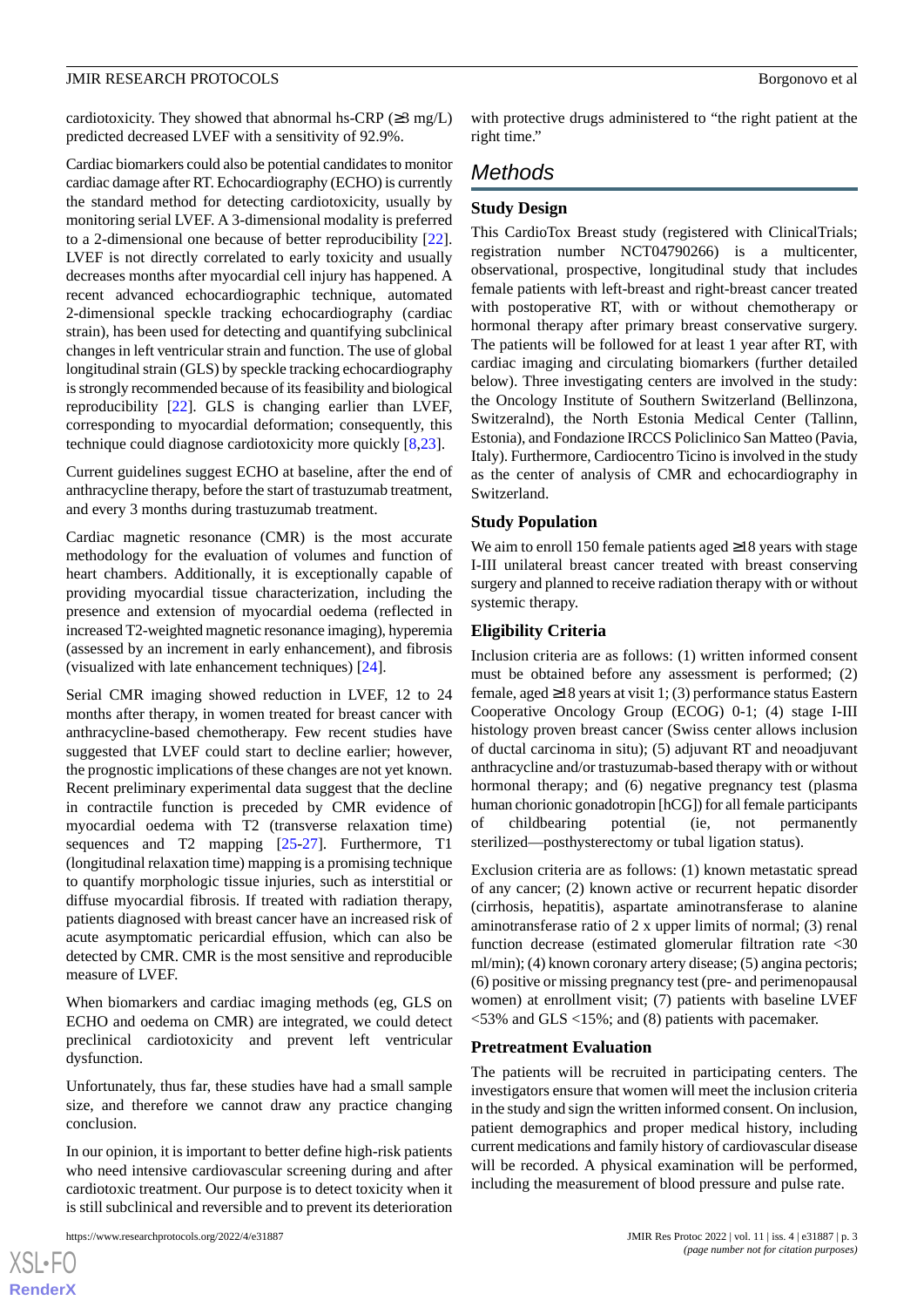A baseline assessment will be conducted before the start of adjuvant treatment by checking CMR, ECHO, an electrocardiogram to detect any arrhythmia, and blood sampling to analyze circulating biomarkers.

#### **CMR Protocol**

CMR will be performed with Siemens Skyra 3T or a 1.5T scanner. All patients will undergo a standard protocol, including late gadolinium enhancement for estimated glomerular filtration rate >30 ml/min. For native T1 and postcontrast mapping, basal, midventricular, apical short axis, and 4-4-3 and 2 chamber apical images will be acquired by "ECG-triggered Modified Look-Locker Inversion recovery" sequence. Additionally, T2 mapping (T2-prepared True-FISP [fast imaging with steady-state free precession]) will be acquired on the same plane. The CMR images and maps will be analyzed offline. Late gadolinium enhancement will be quantified on short-axis stacks using a semiautomatic approach.

#### **Echocardiography**

Transthoracic echocardiography will be performed by using a Philips Epiq or General Electric Vivid E95. Images will be digitally stored for offline analysis on custom software. We will collect the parameters to detect myocardial dysfunction and deformation.

# **Blood Sampling Procedures and Biochemical Assays**

Blood sampling will be carried out to analyze circulating biomarkers of cardiac injury. High-sensitivity cardiac troponin T, high-sensitivity cardiac troponin I, N-terminal pro-BNP, and inflammatory and anti-inflammatory mediators such as hs-CRP will be measured.

# **Treatment**

#### <span id="page-3-0"></span>*Chemotherapy*

patients will receive adjuvant chemotherapy in accordance with the international guidelines. Patients receiving cardiotoxic

chemotherapy will be drawn blood before and, if possible, 24 hours after chemotherapy administration.

Patients who receive anthracycline have an ECHO and electrocardiography after the end of this schedule.

During trastuzumab, blood sample will be taken before every administration (every 3 weeks), and ECHO will be conducted after every 4 cycles (every 3 months).

# *Radiation Therapy*

Patients will undergo a simulation chest computed tomography (CT) in free breathing and breath hold modality. Clinical target volume, the planning target volume, and the organs at risk will be drawn on the breath hold modality imaging if this modality improves the distance between breast and heart or left coronary artery (left anterior descending artery). An appropriate physical dosimetric study will be processed using treatment planning system and will be generated to achieve maximum coverage for the planning target volume region by minimizing the dose to the surrounding healthy tissues.

For each contoured volume, we will analyze the minimum, maximum, and mean dose, and dose volume histogram will be evaluated for obtaining the best treatment.

# *Follow-up*

During follow-up, imaging (CMR and ECHO) and biomarkers will be checked 2 weeks after the end of RT and 1 year later. If a patient has symptomatic heart failure during the treatment, or if LVEF declines greater than 10% with a final LVEF <53% on ECHO, the patient will be referred to the cardiologist for a specific treatment. Adverse events will be classified according to the Common Terminology Criteria for Adverse Events. [Figure](#page-3-0) [1](#page-3-0) describes the protocol flow chart of the CardioTox Breast study.

**Figure 1.** Protocol flow chart description. Blood: blood sample for circulating biomarkers; CMR: cardiac magnetic resonance; ECHO: echocardiography; RT: radiotherapy.



# **Data Collection**

[XSL](http://www.w3.org/Style/XSL)•FO **[RenderX](http://www.renderx.com/)**

Data will be collected in a dedicated database. An accurate patient history, the type of cancer, and information on the main risk factors for a cardiac event are collected at the inclusion time. Cardiac imaging data (ECHO and CMR) and circulating biomarkers measurements are registered in the database.

# **Ethical Considerations**

This study will be conducted in accordance with the Declaration of Helsinki (amended at the 64th World Medical Association General Assembly, Fortaleza, Brazil, October 2013) and in

accordance with the principles of "Good Clinical Practice" and the Medical Research Involving Human Subjects Act. This study was approved by the ethics committee of the Oncology Institute of Southern Switzerland (ID 2019-01395) and by the local ethical committees of the other 2 investigating centers.

#### **Study End Points**

# *Primary End Point*

The primary end point is the incidence of cardiotoxicity, as defined by consensus guidelines (decline of LVEF ≥10% points with a final LVEF of <53%), measured on CMR and ECHO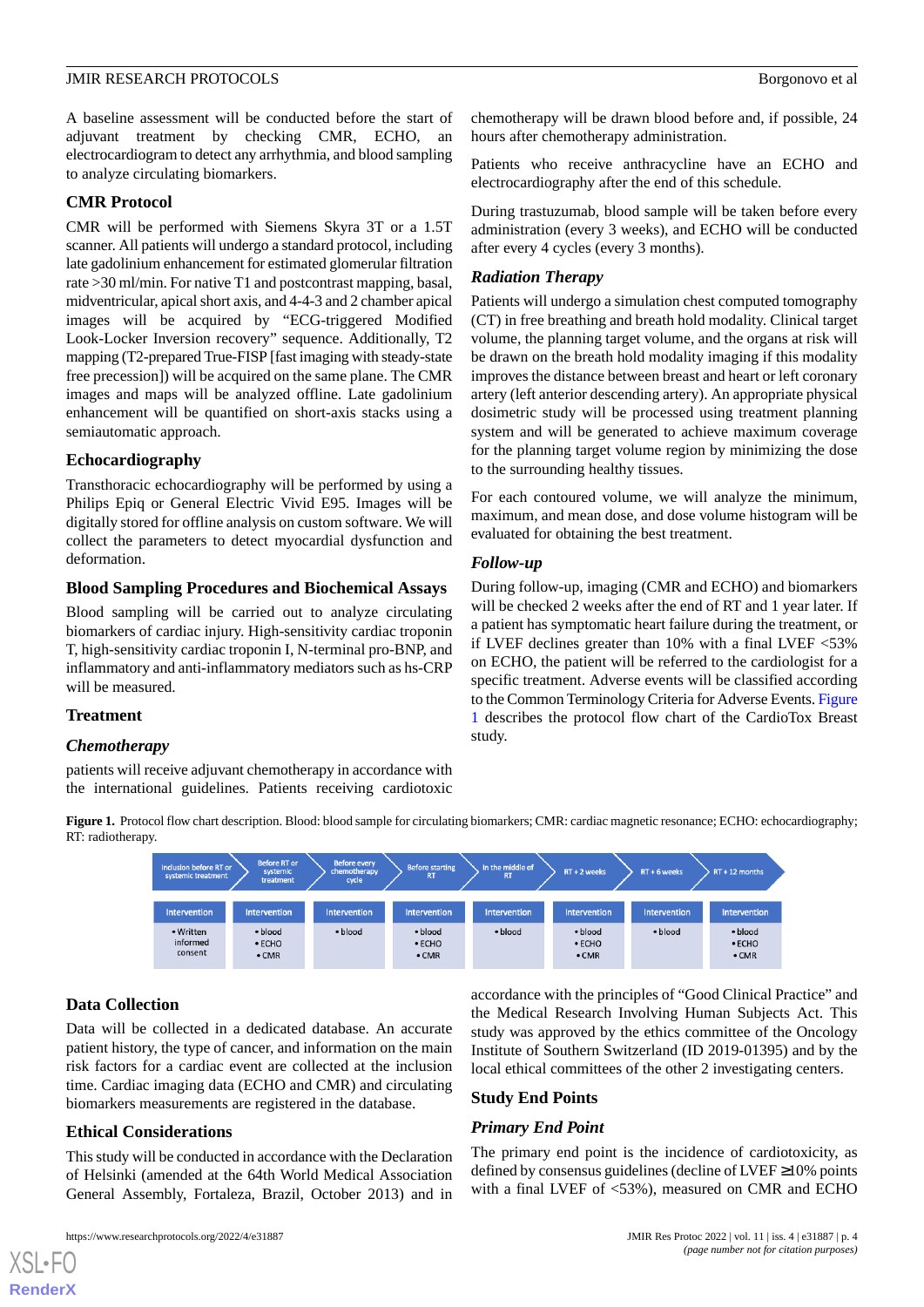over the time window of 12 months from the end of radiation therapy.

# *Primary Objective*

The primary objective is to assess the role of myocardial oedema on CMR (T2 mapping) after radiation and cardiotoxic systemic therapy in predicting the incidence of cardiotoxicity, as defined by consensus guidelines (decline of LVEF ≥10% points with a final LVEF <53%), measured on CMR and ECHO over the time window of 12 months from the end of radiation therapy.

# *Secondary Objectives*

The secondary objectives are the following: (1) detect GLS decrease >15% from baseline, measured on ECHO over the time window of 12 months; (2) see if the changes in biomarkers will correlate with LVEF measurements, assessed by ECHO and CMR; (3) see if the changes in biomarkers will correlate with GLS measurements, assessed by ECHO; (4) compare the time to the biomarkers'positivity to the time to decrease in GLS >15% or decline of LVEF ≥10% with a final LVEF of <53% measured on ECHO; (5) find out if patients with increased baseline biomarkers will develop cardiotoxicity, and identify predictors of cardiotoxicity by multivariable analysis; (6) detect major cardiovascular events (defined as acute myocardial infarction, hospitalization due to heart failure, atrial flutter or fibrillation, and ventricular tachycardia) or death due cardiac problems during follow-up; (7) assess the role of fibrosis on

CMR (T1 mapping with evaluation of extracellular volume) after cardiotoxic radiation therapy or systemic therapy in predicting the incidence of cardiotoxicity; (8) detect the incidence of acute asymptomatic pericarditis after radiation therapy, measured on CMR; (9) investigate if the area of the oedema on CMR correlates with RT dose distribution; and (10) assess the incidence of myocardial oedema on CMR (T2 mapping) after radiation therapy and cardiotoxic systemic therapy, measured on CMR and ECHO over the time window of 12 months from the end of radiation therapy.

# **Statistical Analysis**

# *Sample Size Calculation*

Sample size of this multicenter study is evaluated based on feasibility. We hypothesize to be able to enroll 150 patients satisfying the enrollment criteria and giving consent to participate into the study. We base calculations on the primary end point.

[Table 1](#page-4-0) summarizes the effect size for the primary end point that can be detected for the expected sample size, given a power of 80% and different rates of prevalence of myocardial oedema after cardiotoxic systemic therapy or radiation therapy.

We use an alpha level of 10% one-sided test, given the lack of strong evidence in the literature ("early evidence" study). We used Stata 15 (Stata Corp) for computation.

<span id="page-4-0"></span>Table 1. Effect size computation assuming a rate of cardiac toxicity at 12 months of p1=17% in the cohort without oedema at magnetic resonance. Power 80%, alpha (2-sided) 20%.

| Hypothesized points with $MR^a$ oedema at the end of $RT^b$ , % | Detectable effect size in the oedema population, % |
|-----------------------------------------------------------------|----------------------------------------------------|
| 5                                                               | 52(25)                                             |
| 10                                                              | 43(26)                                             |
| 15                                                              | 39(22)                                             |
| 20                                                              | 37(20)                                             |
| 25                                                              | 35(18)                                             |

<sup>a</sup>MR: magnetic resonance.

<sup>b</sup>RT: radiotherapy.

# *Planned Analysis*

Data at enrollment will be described as mean and standard deviation or median and 25th-75th percentiles if continuous and as counts and percent if categorical. They will be compared between groups of patients with and without oedema at the end of RT with the Student *t*test (or the Mann Whitney U test, based on the distribution) and the Fisher exact test, respectively.

# *Analysis of the Primary End Point*

The number of patients with cardiac toxicity at 12 months will be compared between groups with the Fisher exact test. The mean difference in proportions of cardiac toxicity at 12 months and its 80% confidence interval will be reported. Logistic regression will be used to adjust for potential confounders. We do not expect losses to follow-up. A sensitivity analysis will

classify them as no cardiac toxicity patients. If the mortality or losses to follow-up are above 10%, we will also compare groups using survival analysis methods to account for the different follow-ups between patients, using the same strategies.

# *Analysis of the Secondary Objectives*

The data will be compared as described above. The time-to-event end points will be compared using survival analysis methods. The association of changes in biomarkers and changes in cardiac function will be assessed with linear regression models. Data transformation will be applied as needed. The details are provided in [Table 2.](#page-5-0)

Multivariable analysis to identify potential predictors of cardiac toxicity will be performed, while considering a predictor-to-events ratio of 1:10 to avoid overfitting.

[XSL](http://www.w3.org/Style/XSL)•FO **[RenderX](http://www.renderx.com/)**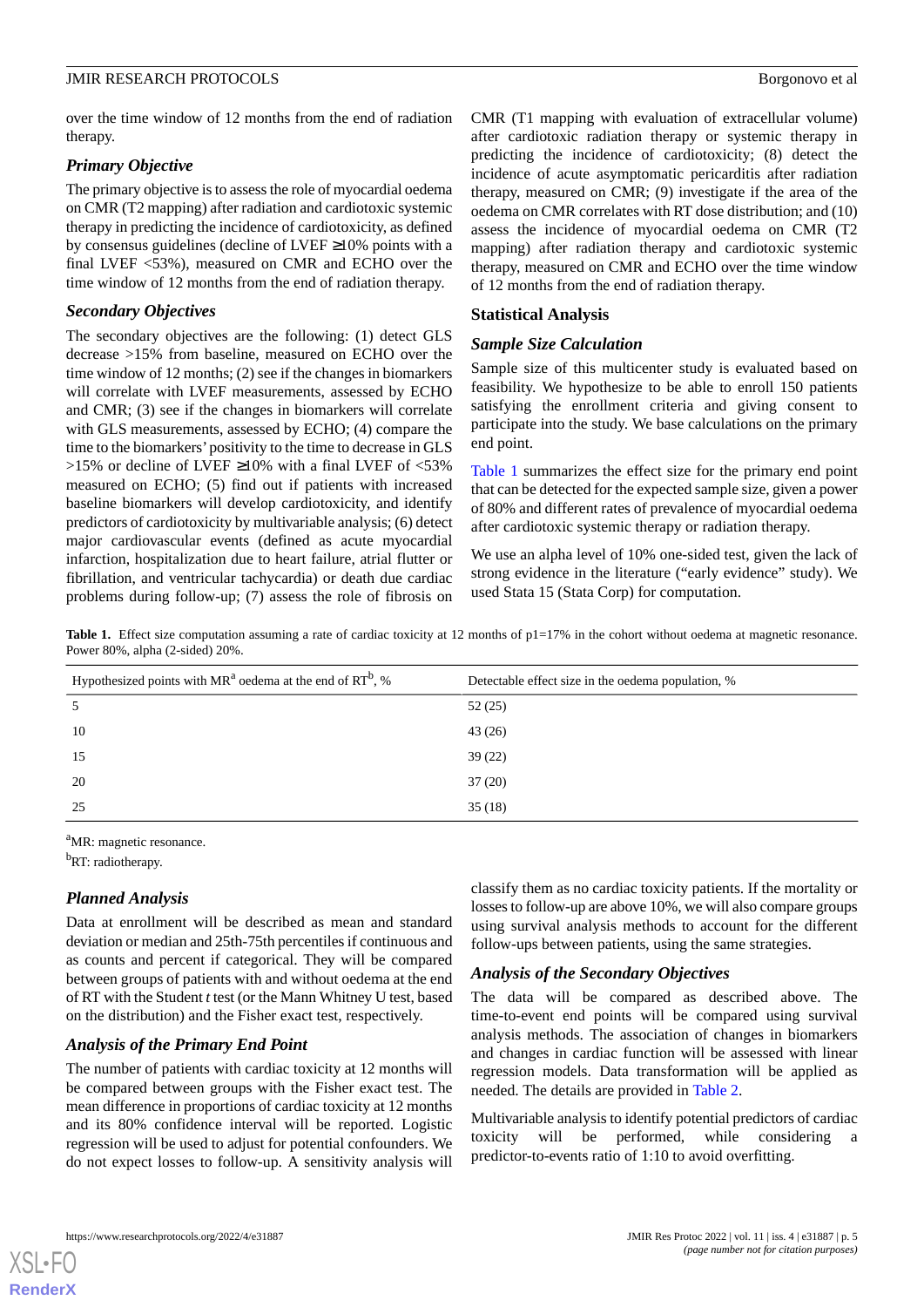#### **JMIR RESEARCH PROTOCOLS Borgonovo et al. Borgonovo et al. Borgonovo et al. Borgonovo et al.**

<span id="page-5-0"></span>**Table 2.** Analysis of the secondary end points.

| Secondary end point                                                                                                                                                                                                                   | Analysis                                                                                                                                                                                          |
|---------------------------------------------------------------------------------------------------------------------------------------------------------------------------------------------------------------------------------------|---------------------------------------------------------------------------------------------------------------------------------------------------------------------------------------------------|
| Detect GLS <sup>a</sup> decrease of >15% from baseline, measured on ECHO <sup>b</sup> over<br>the time window of 12 months.                                                                                                           | The number of patients with a $>15\%$ decrease will be compared between<br>groups with the Fisher exact test. The mean difference in proportions at<br>12 months and its 80% CI will be reported. |
| See if the changes in biomarkers will correlate with LVEF <sup>c</sup> measurements,<br>assessed by ECHO and CMR <sup>d</sup> .                                                                                                       | The association of changes in biomarkers and LVEF will be assessed with<br>a linear regression model, while adjusting for oedema.                                                                 |
| See if the changes in biomarkers will correlate with GLS measurements,<br>assessed by ECHO.                                                                                                                                           | The association of changes in biomarkers and GLS will be assessed with<br>a linear regression model, while adjusting for oedema.                                                                  |
| Compare the time to biomarkers' positivity to the time to decrease in GLS<br>>15% or decline in LVEF $\geq$ 10% in points with a final LVEF of <53%<br>measured on ECHO.                                                              | The times will be compared with the Mann Whitney U test.                                                                                                                                          |
| Find out if patients with increased baseline biomarkers will develop car-<br>diotoxicity; identify predictors of cardiotoxicity by multivariable analysis.                                                                            | A univariable and multivariable logistic model will be used.                                                                                                                                      |
| Detect MACE <sup>e</sup> (defined as acute myocardial infarction, hospitalization<br>due to heart failure, atrial flutter or fibrillation, and ventricular tachycardia)<br>or death due cardiac problems during follow-up.            | The rate of each overall MACE and that of each event will be computed<br>per 100 person-year with 80% CI. Kaplan Meier curves will be plotted.                                                    |
| Assess the role of fibrosis on CMR ( $T1^f$ mapping with evaluation of extra-<br>cellular volume) after cardiotoxic radiation therapy or systemic therapy<br>in predicting the incidence of cardiotoxicity.                           | A univariable and multivariable logistic model will be used.                                                                                                                                      |
| Detect incidence of acute asymptomatic pericarditis after RT <sup>g</sup> , measured<br>on CMR.                                                                                                                                       | The proportion of patients with acute asymptomatic pericarditis and 80%<br>CI will be computed.                                                                                                   |
| Investigate if the area of the oedema on CMR correlates with RT dose<br>distribution.                                                                                                                                                 | The Spearman correlation coefficient and 80% CI will be computed.                                                                                                                                 |
| To assess the incidence of myocardial oedema on CMR $(T2^h)$ mapping)<br>after radiation therapy and cardiotoxic systemic therapy measured on CMR<br>and ECHO over the time window of 12 months from the end of radiation<br>therapy. | The proportion of patients with oedema and 80% CI will be computed.                                                                                                                               |

<sup>b</sup>ECHO: echocardiography.

<sup>c</sup>LVEF: left ventricular ejection fraction.

<sup>d</sup>CMR: cardiac magnetic resonance.

<sup>e</sup>MACE: major cardiovascular events.

 ${}^{\text{f}}$ T1: longitudinal relaxation time.

<sup>g</sup>RT: radiotherapy.

<sup>h</sup>T2: transverse relaxation time.

# *Results*

Recruitment started in September 2020. The results of this study will not be published until data are mature for the final analysis of the primary study end point.

# *Discussion*

#### **Summary**

[XSL](http://www.w3.org/Style/XSL)•FO **[RenderX](http://www.renderx.com/)**

CardioTox Breast is a multicenter prospective longitudinal study testing the role of CMR in predicting cardiotoxicity in patients with breast cancer. The study is designed to combine both cardiac imaging information regarding potential early myocardial dysfunction and anatomical coronary changes, as well as variations in circulating cardiac damage biomarkers.

We will investigate the effects of systemic therapy and radiation therapy on myocardial function and structure, thus providing additional evidence on whether CMR is the optimal screening tool for cardiotoxicity. CMR is very promising for assessing the function and structure of the cardiovascular system and is starting to be investigated further in prospective studies [\[28](#page-7-7)].

#### **Conclusions**

Cardiotoxicity can affect the quality of life of breast cancer survivors, whose numbers are increasing. It is important to distinguish high-risk patients who need intensive cardiovascular screening during and after cardiotoxic treatment.

Cardiotox Breast results should improve the prediction and prevention of potential lesions to normal cardiac tissue and ultimately enhance patients' care and quality of life.

To our knowledge, this study is one of the first longitudinal studies with the primary aim of identifying any change in cardiac imaging (based on CMR and ECHO) and circulating biomarkers to predict the incidence of cardiotoxicity.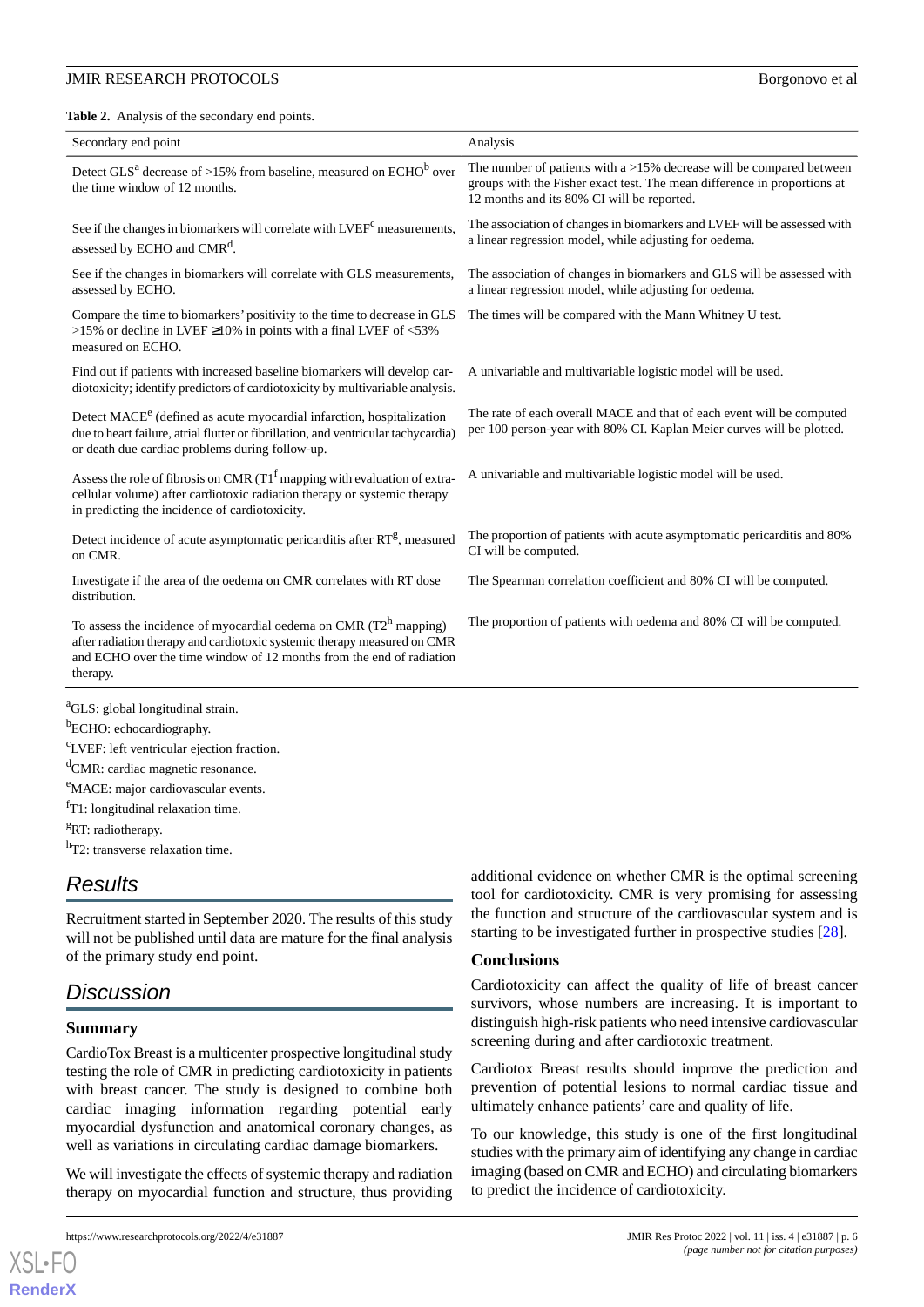# **Conflicts of Interest**

None declared.

# <span id="page-6-0"></span>**References**

- <span id="page-6-1"></span>1. Waks AG, Winer EP. Breast cancer treatment: a review. JAMA 2019 Jan 22;321(3):288-300. [doi: [10.1001/jama.2018.19323\]](http://dx.doi.org/10.1001/jama.2018.19323) [Medline: [30667505](http://www.ncbi.nlm.nih.gov/entrez/query.fcgi?cmd=Retrieve&db=PubMed&list_uids=30667505&dopt=Abstract)]
- 2. Allemani C, Weir HK, Carreira H, Harewood R, Spika D, Wang X, CONCORD Working Group. Global surveillance of cancer survival 1995-2009: analysis of individual data for 25,676,887 patients from 279 population-based registries in 67 countries (CONCORD-2). Lancet 2015 Mar 14;385(9972):977-1010. [doi: [10.1016/S0140-6736\(14\)62038-9](http://dx.doi.org/10.1016/S0140-6736(14)62038-9)] [Medline: [25467588](http://www.ncbi.nlm.nih.gov/entrez/query.fcgi?cmd=Retrieve&db=PubMed&list_uids=25467588&dopt=Abstract)]
- <span id="page-6-2"></span>3. Asselain B, Barlow W, Bartlett J, Bergh J, Bergsten-Nordström E, Bliss J, et al. Long-term outcomes for neoadjuvant versus adjuvant chemotherapy in early breast cancer: meta-analysis of individual patient data from ten randomised trials. The Lancet Oncology 2018 Jan;19(1):27-39. [doi: [10.1016/S1470-2045\(17\)30777-5](http://dx.doi.org/10.1016/S1470-2045(17)30777-5)]
- <span id="page-6-3"></span>4. Early Breast Cancer Trialists' Collaborative Group (EBCTCG), Darby S, McGale P, Correa C, Taylor C, Arriagada R, et al. Effect of radiotherapy after breast-conserving surgery on 10-year recurrence and 15-year breast cancer death: meta-analysis of individual patient data for 10,801 women in 17 randomised trials. Lancet 2011 Nov 12;378(9804):1707-1716 [\[FREE](https://linkinghub.elsevier.com/retrieve/pii/S0140-6736(11)61629-2) [Full text\]](https://linkinghub.elsevier.com/retrieve/pii/S0140-6736(11)61629-2) [doi: [10.1016/S0140-6736\(11\)61629-2](http://dx.doi.org/10.1016/S0140-6736(11)61629-2)] [Medline: [22019144](http://www.ncbi.nlm.nih.gov/entrez/query.fcgi?cmd=Retrieve&db=PubMed&list_uids=22019144&dopt=Abstract)]
- <span id="page-6-4"></span>5. Barish R, Lynce F, Unger K, Barac A. Management of cardiovascular disease in women with breast cancer. Circulation 2019 Feb 19;139(8):1110-1120. [doi: [10.1161/CIRCULATIONAHA.118.039371\]](http://dx.doi.org/10.1161/CIRCULATIONAHA.118.039371) [Medline: [30779651\]](http://www.ncbi.nlm.nih.gov/entrez/query.fcgi?cmd=Retrieve&db=PubMed&list_uids=30779651&dopt=Abstract)
- <span id="page-6-5"></span>6. Albini A, Pennesi G, Donatelli F, Cammarota R, De Flora S, Noonan D. Cardiotoxicity of anticancer drugs: the need for cardio-oncology and cardio-oncological prevention. J Natl Cancer Inst 2010 Jan 06;102(1):14-25 [\[FREE Full text\]](http://europepmc.org/abstract/MED/20007921) [doi: [10.1093/jnci/djp440](http://dx.doi.org/10.1093/jnci/djp440)] [Medline: [20007921](http://www.ncbi.nlm.nih.gov/entrez/query.fcgi?cmd=Retrieve&db=PubMed&list_uids=20007921&dopt=Abstract)]
- <span id="page-6-6"></span>7. Cardinale D, Ciceri F, Latini R, Franzosi MG, Sandri MT, Civelli M, ICOS-ONE Study Investigators. Anthracycline-induced cardiotoxicity: A multicenter randomised trial comparing two strategies for guiding prevention with enalapril: The International CardioOncology Society-one trial. Eur J Cancer 2018 May;94:126-137. [doi: [10.1016/j.ejca.2018.02.005](http://dx.doi.org/10.1016/j.ejca.2018.02.005)] [Medline: [29567630](http://www.ncbi.nlm.nih.gov/entrez/query.fcgi?cmd=Retrieve&db=PubMed&list_uids=29567630&dopt=Abstract)]
- <span id="page-6-8"></span><span id="page-6-7"></span>8. Zagar TM, Cardinale DM, Marks LB. Breast cancer therapy-associated cardiovascular disease. Nat Rev Clin Oncol 2016 Mar;13(3):172-184. [doi: [10.1038/nrclinonc.2015.171](http://dx.doi.org/10.1038/nrclinonc.2015.171)] [Medline: [26598943\]](http://www.ncbi.nlm.nih.gov/entrez/query.fcgi?cmd=Retrieve&db=PubMed&list_uids=26598943&dopt=Abstract)
- <span id="page-6-9"></span>9. Pudil R. The future role of cardio-oncologists. Card Fail Rev 2017;3(2):140-142. [doi: [10.15420/cfr.2017:16:1](http://dx.doi.org/10.15420/cfr.2017:16:1)]
- 10. Curigliano G, Cardinale D, Suter T, Plataniotis G, de Azambuja E, Sandri MT, ESMO Guidelines Working Group. Cardiovascular toxicity induced by chemotherapy, targeted agents and radiotherapy: ESMO Clinical Practice Guidelines. Ann Oncol 2012 Oct;23 Suppl 7:vii155-vii166 [\[FREE Full text\]](https://linkinghub.elsevier.com/retrieve/pii/S0923-7534(19)37674-4) [doi: [10.1093/annonc/mds293\]](http://dx.doi.org/10.1093/annonc/mds293) [Medline: [22997448](http://www.ncbi.nlm.nih.gov/entrez/query.fcgi?cmd=Retrieve&db=PubMed&list_uids=22997448&dopt=Abstract)]
- <span id="page-6-10"></span>11. Zamorano JL, Lancellotti P, Rodriguez Muñoz D, Aboyans V, Asteggiano R, Galderisi M, ESC Scientific Document Group. 2016 ESC Position Paper on cancer treatments and cardiovascular toxicity developed under the auspices of the ESC Committee for Practice Guidelines: The Task Force for cancer treatments and cardiovascular toxicity of the European Society of Cardiology (ESC). Eur Heart J 2016 Sep 21;37(36):2768-2801. [doi: [10.1093/eurheartj/ehw211\]](http://dx.doi.org/10.1093/eurheartj/ehw211) [Medline: [27567406](http://www.ncbi.nlm.nih.gov/entrez/query.fcgi?cmd=Retrieve&db=PubMed&list_uids=27567406&dopt=Abstract)]
- <span id="page-6-12"></span><span id="page-6-11"></span>12. Curigliano G, Cardinale D, Dent S, Criscitiello C, Aseyev O, Lenihan D, et al. Cardiotoxicity of anticancer treatments: Epidemiology, detection, and management. CA Cancer J Clin 2016 Jul 26;66(4):309-325 [[FREE Full text](https://doi.org/10.3322/caac.21341)] [doi: [10.3322/caac.21341](http://dx.doi.org/10.3322/caac.21341)] [Medline: [26919165\]](http://www.ncbi.nlm.nih.gov/entrez/query.fcgi?cmd=Retrieve&db=PubMed&list_uids=26919165&dopt=Abstract)
- <span id="page-6-13"></span>13. Cardinale D, Colombo A, Bacchiani G, Tedeschi I, Meroni CA, Veglia F, et al. Early detection of anthracycline cardiotoxicity and improvement with heart failure therapy. Circulation 2015 Jun 02;131(22):1981-1988. [doi: [10.1161/CIRCULATIONAHA.114.013777\]](http://dx.doi.org/10.1161/CIRCULATIONAHA.114.013777) [Medline: [25948538\]](http://www.ncbi.nlm.nih.gov/entrez/query.fcgi?cmd=Retrieve&db=PubMed&list_uids=25948538&dopt=Abstract)
- <span id="page-6-14"></span>14. Jacob S, Ferrières J. Breast cancer radiotherapy: A case of double jeopardy. Arch Cardiovasc Dis 2016 Nov;109(11):587-590 [[FREE Full text](https://linkinghub.elsevier.com/retrieve/pii/S1875-2136(16)30151-6)] [doi: [10.1016/j.acvd.2016.09.001](http://dx.doi.org/10.1016/j.acvd.2016.09.001)] [Medline: [27836785](http://www.ncbi.nlm.nih.gov/entrez/query.fcgi?cmd=Retrieve&db=PubMed&list_uids=27836785&dopt=Abstract)]
- <span id="page-6-15"></span>15. Darby SC, Ewertz M, McGale P, Bennet AM, Blom-Goldman U, Brønnum D, et al. Risk of ischemic heart disease in women after radiotherapy for breast cancer. N Engl J Med 2013 Mar 14;368(11):987-998. [doi: [10.1056/nejmoa1209825](http://dx.doi.org/10.1056/nejmoa1209825)]
- <span id="page-6-16"></span>16. Little MP, Tawn EJ, Tzoulaki I, Wakeford R, Hildebrandt G, Paris F, et al. Review and meta-analysis of epidemiological associations between low/moderate doses of ionizing radiation and circulatory disease risks, and their possible mechanisms. Radiat Environ Biophys 2010 May 28;49(2):139-153 [[FREE Full text](http://europepmc.org/abstract/MED/19862545)] [doi: [10.1007/s00411-009-0250-z](http://dx.doi.org/10.1007/s00411-009-0250-z)] [Medline: [19862545](http://www.ncbi.nlm.nih.gov/entrez/query.fcgi?cmd=Retrieve&db=PubMed&list_uids=19862545&dopt=Abstract)]
- 17. Cahlon O, Khan AJ. Cardiac toxicity: the more we learn, the less we know. Int J Radiat Oncol Biol Phys 2017 Dec 01;99(5):1162-1165. [doi: [10.1016/j.ijrobp.2017.08.048](http://dx.doi.org/10.1016/j.ijrobp.2017.08.048)] [Medline: [29165284](http://www.ncbi.nlm.nih.gov/entrez/query.fcgi?cmd=Retrieve&db=PubMed&list_uids=29165284&dopt=Abstract)]
- 18. Ridker PM, Hennekens CH, Buring JE, Rifai N. C-reactive protein and other markers of inflammation in the prediction of cardiovascular disease in women. N Engl J Med 2000 Mar 23;342(12):836-843. [doi: [10.1056/nejm200003233421202](http://dx.doi.org/10.1056/nejm200003233421202)]
- 19. Ridker PM, Danielson E, Fonseca FA, Genest J, Gotto AM, Kastelein JJ, et al. Rosuvastatin to prevent vascular events in men and women with elevated C-reactive protein. N Engl J Med 2008 Nov 20;359(21):2195-2207. [doi: [10.1056/nejmoa0807646](http://dx.doi.org/10.1056/nejmoa0807646)]

[XSL](http://www.w3.org/Style/XSL)•FO **[RenderX](http://www.renderx.com/)**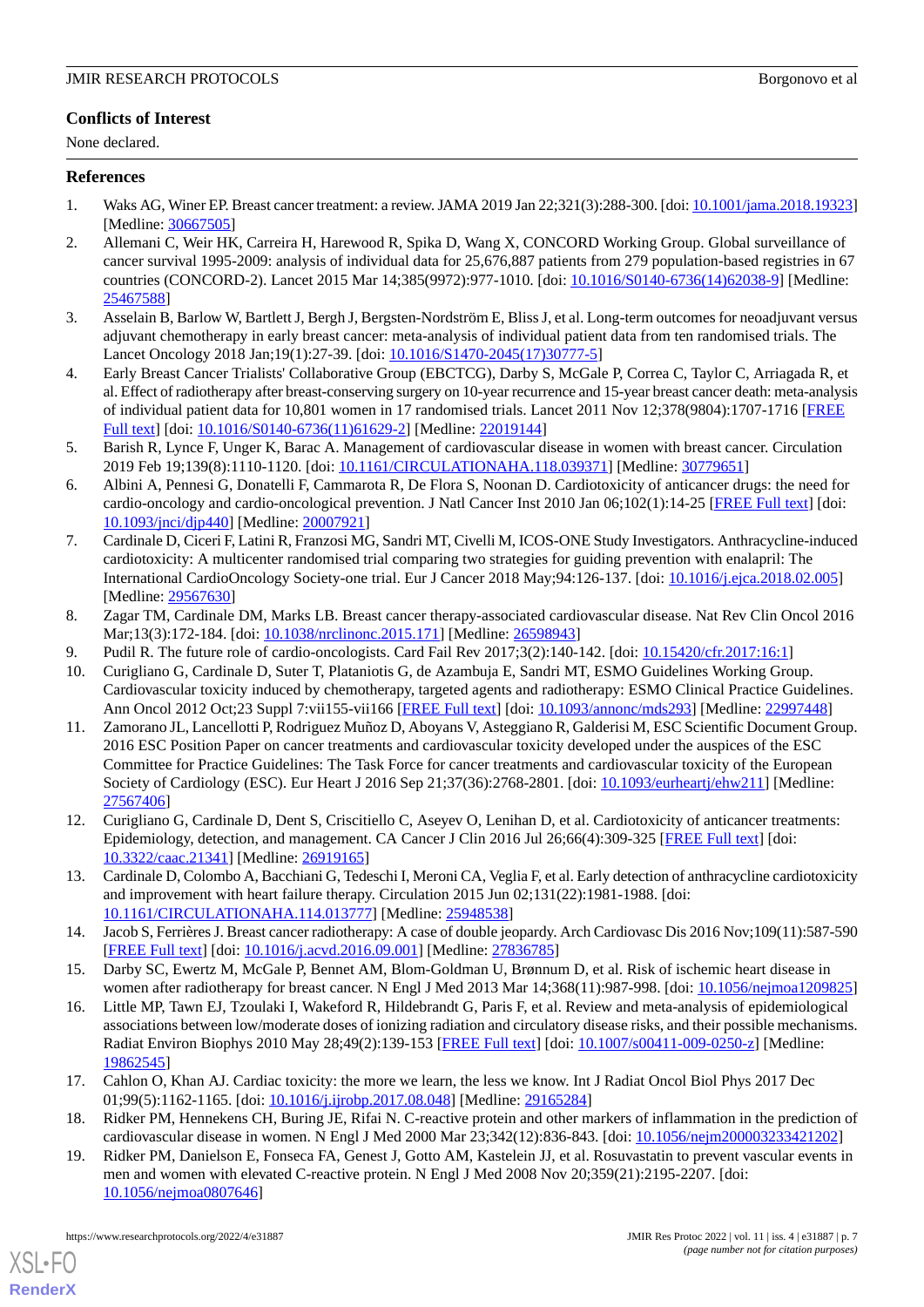- <span id="page-7-0"></span>20. Ridker PM, MacFadyen JG, Everett BM, Libby P, Thuren T, Glynn RJ, CANTOS Trial Group. Relationship of C-reactive protein reduction to cardiovascular event reduction following treatment with canakinumab: a secondary analysis from the CANTOS randomised controlled trial. Lancet 2018 Jan 27;391(10118):319-328. [doi: [10.1016/S0140-6736\(17\)32814-3](http://dx.doi.org/10.1016/S0140-6736(17)32814-3)] [Medline: [29146124](http://www.ncbi.nlm.nih.gov/entrez/query.fcgi?cmd=Retrieve&db=PubMed&list_uids=29146124&dopt=Abstract)]
- <span id="page-7-1"></span>21. Onitilo AA, Engel JM, Stankowski RV, Liang H, Berg RL, Doi SAR. High-sensitivity C-reactive protein (hs-CRP) as a biomarker for trastuzumab-induced cardiotoxicity in HER2-positive early-stage breast cancer: a pilot study. Breast Cancer Res Treat 2012 Jul;134(1):291-298. [doi: [10.1007/s10549-012-2039-z\]](http://dx.doi.org/10.1007/s10549-012-2039-z) [Medline: [22476854\]](http://www.ncbi.nlm.nih.gov/entrez/query.fcgi?cmd=Retrieve&db=PubMed&list_uids=22476854&dopt=Abstract)
- <span id="page-7-2"></span>22. Galderisi M, Lancellotti P. What Is The Best Imaging Tool In Cardio-oncology? European Society of Cardiology. 2019 Feb 20. URL: [https://www.escardio.org/Journals/E-Journal-of-Cardiology-Practice/Volume-16/](https://www.escardio.org/Journals/E-Journal-of-Cardiology-Practice/Volume-16/What-is-the-best-imaging-tool-in-cardio-oncology) [What-is-the-best-imaging-tool-in-cardio-oncology](https://www.escardio.org/Journals/E-Journal-of-Cardiology-Practice/Volume-16/What-is-the-best-imaging-tool-in-cardio-oncology) [accessed 2022-01-10]
- <span id="page-7-4"></span><span id="page-7-3"></span>23. Charbonnel C, Convers-Domart R, Rigaudeau S, Taksin AL, Baron N, Lambert J, et al. Assessment of global longitudinal strain at low-dose anthracycline-based chemotherapy, for the prediction of subsequent cardiotoxicity. Eur Heart J Cardiovasc Imaging 2017 Apr 01;18(4):392-401. [doi: [10.1093/ehjci/jew223](http://dx.doi.org/10.1093/ehjci/jew223)] [Medline: [28064155](http://www.ncbi.nlm.nih.gov/entrez/query.fcgi?cmd=Retrieve&db=PubMed&list_uids=28064155&dopt=Abstract)]
- <span id="page-7-5"></span>24. Friedrich MG, Sechtem U, Schulz-Menger J, Holmvang G, Alakija P, Cooper LT, International consensus group on cardiovascular magnetic resonance in myocarditis. Cardiovascular magnetic resonance in myocarditis: A JACC White Paper. J Am Coll Cardiol 2009 Apr 28;53(17):1475-1487 [[FREE Full text](https://linkinghub.elsevier.com/retrieve/pii/S0735-1097(09)00496-3)] [doi: [10.1016/j.jacc.2009.02.007](http://dx.doi.org/10.1016/j.jacc.2009.02.007)] [Medline: [19389557](http://www.ncbi.nlm.nih.gov/entrez/query.fcgi?cmd=Retrieve&db=PubMed&list_uids=19389557&dopt=Abstract)]
- 25. Farhad H, Staziaki PV, Addison D, Coelho-Filho OR, Shah RV, Mitchell RN, et al. Characterization of the changes in cardiac structure and function in mice treated with anthracyclines using serial cardiac magnetic resonance imaging. Circ Cardiovasc Imaging 2016 Dec;9(12):1-20 [[FREE Full text](http://europepmc.org/abstract/MED/27923796)] [doi: [10.1161/CIRCIMAGING.115.003584](http://dx.doi.org/10.1161/CIRCIMAGING.115.003584)] [Medline: [27923796\]](http://www.ncbi.nlm.nih.gov/entrez/query.fcgi?cmd=Retrieve&db=PubMed&list_uids=27923796&dopt=Abstract)
- <span id="page-7-6"></span>26. Galán-Arriola C, Lobo M, Vílchez-Tschischke JP, López GJ, de Molina-Iracheta A, Pérez-Martínez C, et al. Serial magnetic resonance imaging to identify early stages of anthracycline-induced cardiotoxicity. J Am Coll Cardiol 2019 Feb 26;73(7):779-791 [[FREE Full text](https://linkinghub.elsevier.com/retrieve/pii/S0735-1097(18)39536-6)] [doi: [10.1016/j.jacc.2018.11.046\]](http://dx.doi.org/10.1016/j.jacc.2018.11.046) [Medline: [30784671\]](http://www.ncbi.nlm.nih.gov/entrez/query.fcgi?cmd=Retrieve&db=PubMed&list_uids=30784671&dopt=Abstract)
- <span id="page-7-7"></span>27. Jordan JH, D'Agostino RB, Hamilton CA, Vasu S, Hall ME, Kitzman DW, et al. Longitudinal assessment of concurrent changes in left ventricular ejection fraction and left ventricular myocardial tissue characteristics after administration of cardiotoxic chemotherapies using T1-weighted and T2-weighted vardiovascular magnetic resonance. Circ Cardiovasc Imaging 2014 Nov;7(6):872-879. [doi: [10.1161/circimaging.114.002217\]](http://dx.doi.org/10.1161/circimaging.114.002217)
- 28. Walker V, Crijns A, Langendijk J, Spoor D, Vliegenthart R, Combs SE, et al. Early detection of cardiovascular changes after radiotherapy for breast cancer: protocol for a European multicenter prospective cohort study (MEDIRAD EARLY HEART Study). JMIR Res Protoc 2018 Oct 01;7(10):e178 [[FREE Full text\]](https://www.researchprotocols.org/2018/10/e178/) [doi: [10.2196/resprot.9906\]](http://dx.doi.org/10.2196/resprot.9906) [Medline: [30274965\]](http://www.ncbi.nlm.nih.gov/entrez/query.fcgi?cmd=Retrieve&db=PubMed&list_uids=30274965&dopt=Abstract)

# **Abbreviations**

**BNP:** brain natriuretic peptide **CMR:** cardiac magnetic resonance **CT:** computed tomography **ECHO:** echocardiography **ECOG:** Eastern Cooperative Oncology Group **FISP:** fast imaging with steady-state free precession **GLS:** global longitudinal strain **hCG:** human chorionic gonadotropin **HER2:** human epidermal growth factor receptor 2 **HF:** heart failure **hs-CRP:** high-sensitivity C-reactive protein **LVEF:** left ventricular ejection fraction **RT:** radiotherapy

*Edited by G Eysenbach; submitted 14.07.21; peer-reviewed by S Jacob, AJ Nagarajan; comments to author 14.09.21; revised version received 08.11.21; accepted 27.11.21; published 21.04.22*

*Please cite as:*

*Borgonovo G, Vettus E, Greco A, Leo LA, Faletra FF, Klersy C, Curti M, Valli M Early Detection of Cardiotoxicity From Systemic and Radiation Therapy in Patients With Breast Cancer: Protocol for a Multi-Institutional Prospective Study JMIR Res Protoc 2022;11(4):e31887 URL: <https://www.researchprotocols.org/2022/4/e31887> doi: [10.2196/31887](http://dx.doi.org/10.2196/31887) PMID:*